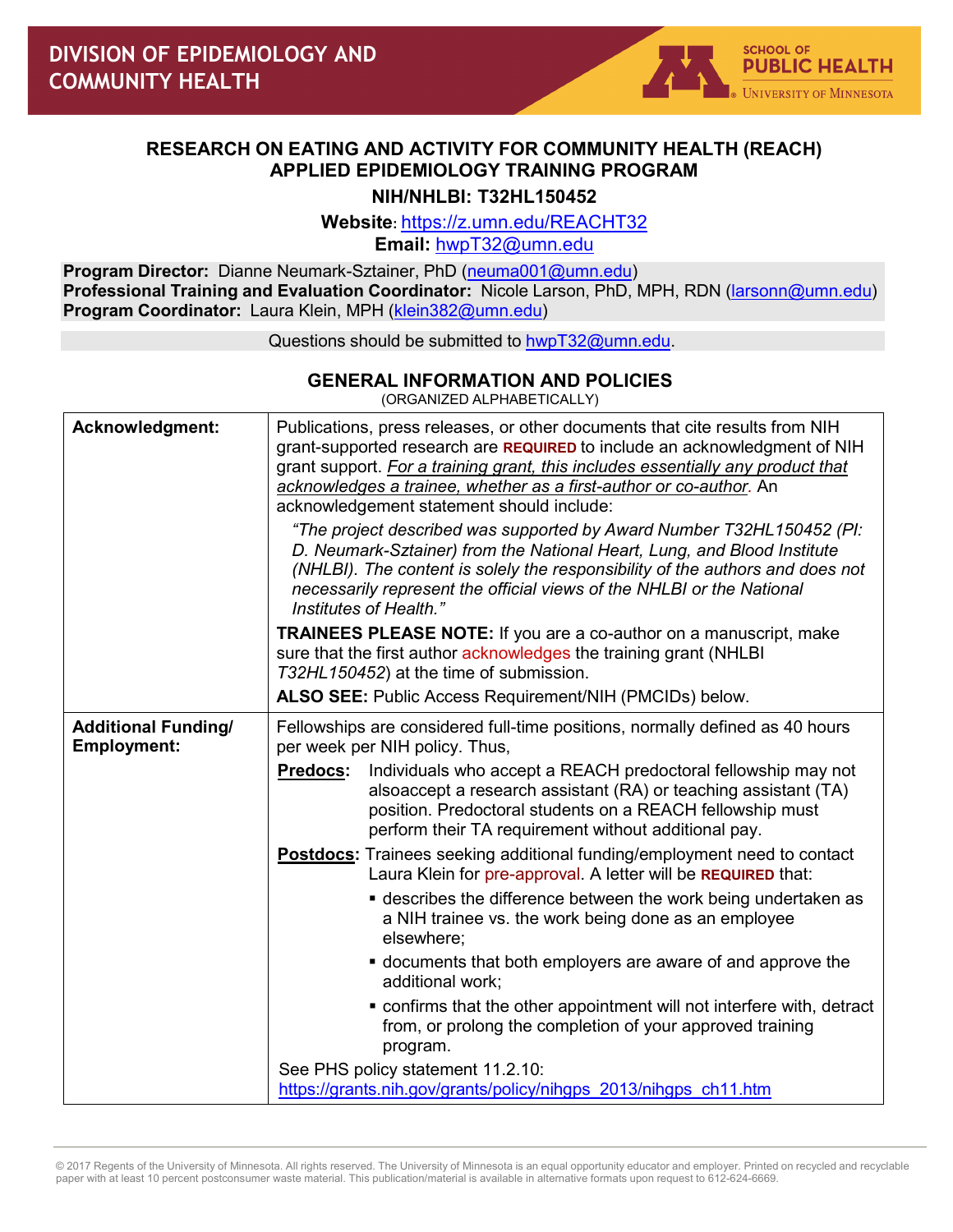| <b>Administrative</b><br>Support: | No routine clerical support is provided for trainees. Fellows usually work with<br>the administrative assistant associated with the research study and/or mentor<br>to which they are assigned. Administrative work related to the training grant<br>(such as appointment documentation, health insurance, and tuition payments)<br>is handled by Laura Klein.                                                                                                                                                                                                                                                                                                                                                                                                                                                                                                                               |
|-----------------------------------|----------------------------------------------------------------------------------------------------------------------------------------------------------------------------------------------------------------------------------------------------------------------------------------------------------------------------------------------------------------------------------------------------------------------------------------------------------------------------------------------------------------------------------------------------------------------------------------------------------------------------------------------------------------------------------------------------------------------------------------------------------------------------------------------------------------------------------------------------------------------------------------------|
| <b>Allowed Expenses:</b>          | <b>Predocs:</b> Each predoc trainee will have access to up to \$2,500 for<br>training-related education/professional development per year (e.g.,<br>registration, travel, books). This amount includes travel funds, but does not<br>include tuition cost for UMN coursework.                                                                                                                                                                                                                                                                                                                                                                                                                                                                                                                                                                                                                |
|                                   | <b>Postdocs:</b> Each postdoc trainee will have access to up to \$4,000 for<br>training-related education/professional development per year (e.g.,<br>registration, travel, books). This amount includes travel funds, but does not<br>include tuition cost for UMN coursework.                                                                                                                                                                                                                                                                                                                                                                                                                                                                                                                                                                                                              |
|                                   | All educational opportunities should be discussed with/approved by a<br>trainee's primary mentor to make sure it fits their training goals, and<br>approved by the program (pre-approval from Laura Klein REQUIRED).                                                                                                                                                                                                                                                                                                                                                                                                                                                                                                                                                                                                                                                                         |
| <b>Books:</b>                     | Purchase of textbooks and other required course materials, as well as certain<br>other research-related expenses, is allowed (pre-approval from Laura Klein<br><b>REQUIRED).</b>                                                                                                                                                                                                                                                                                                                                                                                                                                                                                                                                                                                                                                                                                                             |
| <b>Coursework:</b>                | Besides the requirements of your degree program, all REACH trainees are<br>REQUIRED to take PubH 6094: Obesity and Eating Disorders (2 credits).                                                                                                                                                                                                                                                                                                                                                                                                                                                                                                                                                                                                                                                                                                                                             |
|                                   | In addition, trainees will be required to complete 30-54 hours of training in<br>equity and diversity though the UMN. If these courses are not available,<br>trainees can propose reasonable substitutes, which will need to be approved<br>by the Professional Training and Evaluation Coordinator (Dr. Nicole Larson).                                                                                                                                                                                                                                                                                                                                                                                                                                                                                                                                                                     |
| <b>Duration of Training:</b>      | <b>Predoc:</b> Up to 4 years, dependent on satisfactory performance<br><b>Postdoc:</b> 2-3 years, dependent on satisfactory performance                                                                                                                                                                                                                                                                                                                                                                                                                                                                                                                                                                                                                                                                                                                                                      |
| <b>Eligibility:</b>               | At the time of appointment to the training program, individuals selected for<br>research training supported by NRSA institutional training grants must be<br>citizens or noncitizen nationals of the US, or must have been lawfully admitted<br>to the US for permanent residence, i.e., in possession of a currently valid Alien<br>Registration Receipt Card I-551 or some other legal verification of legal<br>admission as a permanent resident. Noncitizen nationals are generally<br>persons born in outlying possessions of the US (e.g., American Samoa and<br>Swains Island). Individuals on temporary or student visas are not eligible for<br>Kirschstein-NRSA support. Trainees must be able to commit full-time effort in<br>the program at the time of appointment. You can find this information at<br>http://grants.nih.gov/grants/guide/pa-files/PA-06-468.html#SectionIII. |
|                                   | In addition:<br><b>Predocs</b> must be formally admitted into Social and Epidemiology PhD                                                                                                                                                                                                                                                                                                                                                                                                                                                                                                                                                                                                                                                                                                                                                                                                    |
|                                   | program at the UMN before the start of the training, but may apply to the<br>program prior to being accepted.                                                                                                                                                                                                                                                                                                                                                                                                                                                                                                                                                                                                                                                                                                                                                                                |
|                                   | <b>Postdocs</b> must hold a PhD, DrPH, ScD, or MD from an accredited<br>institution before the start of the training, but may apply to the program<br>before completing their dissertation.                                                                                                                                                                                                                                                                                                                                                                                                                                                                                                                                                                                                                                                                                                  |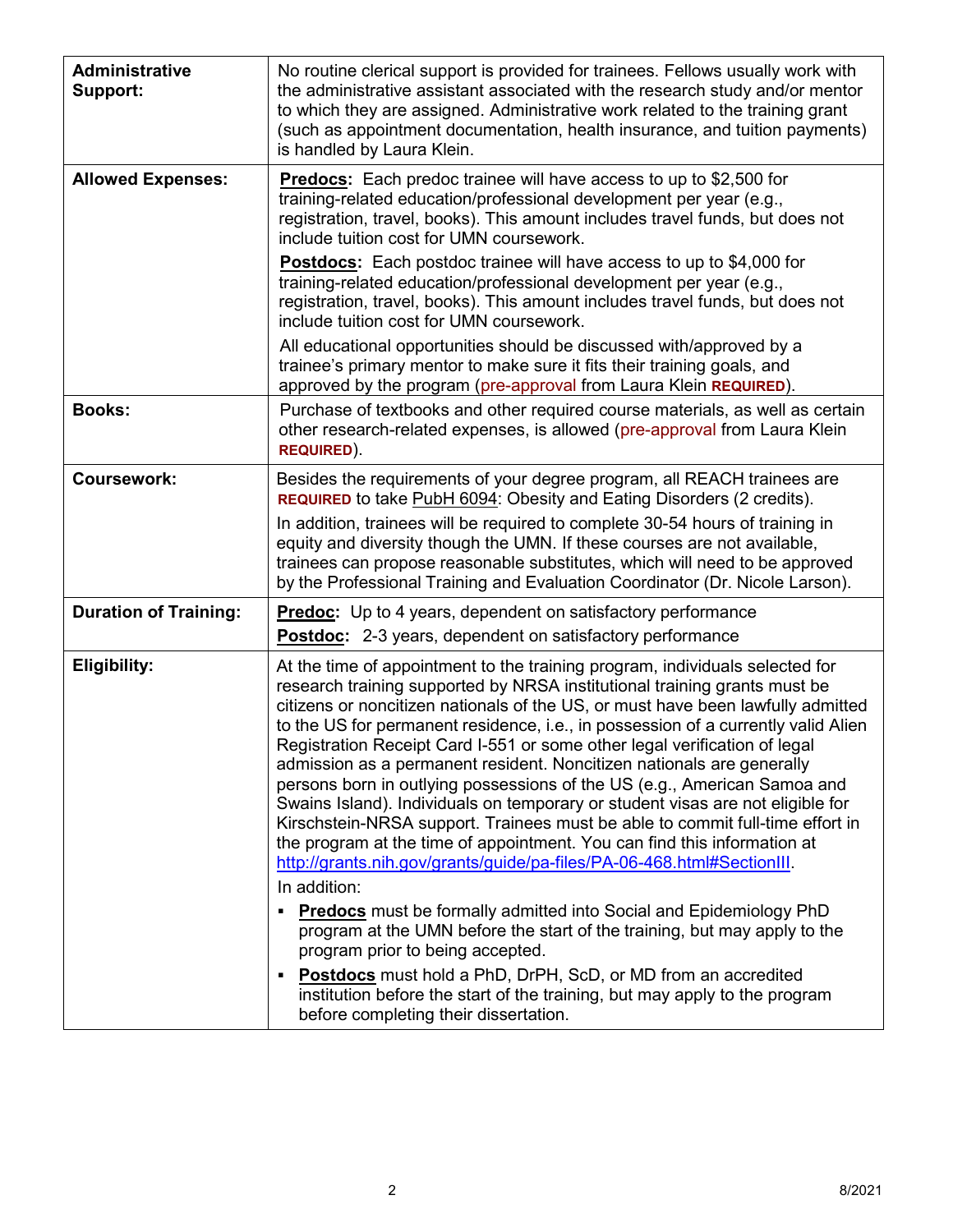| eRA Commons:                             | To participate in the REACH training program, trainees will need an account<br>on eRA Commons. eRA Commons is an online interface where grant<br>applicants, grantees, and federal staff at NIH and grantor agencies can access<br>and share administrative information relating to research grants. |
|------------------------------------------|------------------------------------------------------------------------------------------------------------------------------------------------------------------------------------------------------------------------------------------------------------------------------------------------------|
|                                          | • If trainees don't already have a Commons account, the xTrain system will<br>email a link with instructions for registering at the time of appointment to the<br>program. Laura Klein can assist in creating an account.                                                                            |
|                                          | <b>NOTE:</b> eRA Commons account will follow trainees throughout their career,<br>so it is important to choose an eRA Commons User ID carefully.                                                                                                                                                     |
|                                          | • Also see ORCID and xTrain below.                                                                                                                                                                                                                                                                   |
| <b>Expense</b><br><b>Reimbursements:</b> | Expense reimbursements (travel or other) must be submitted through the<br>Chrome River system. To access Chrome River:                                                                                                                                                                               |
|                                          | • LOG In to MyU (myu.umn.edu)<br>• NAVIGATE to: Key Links > U Travel > Chrome River Login                                                                                                                                                                                                            |
|                                          | For detailed instructions go to Getting Started (pdf) under "Job Aids."                                                                                                                                                                                                                              |
|                                          | Contact Laura Klein for a <b>budget number</b> (i.e., allocation).                                                                                                                                                                                                                                   |
|                                          | • Note that reimbursements are due within 60 days from purchase or the<br>lastday of travel.                                                                                                                                                                                                         |

| <b>Grad Non-Degree</b><br><b>Course Enrollment /</b><br><b>Registration:</b> | Nondegree seeking students (i.e., postdoc fellows) are not allowed to register<br>for courses online. They will need to complete Parts 1-4 of the registration<br>form at https://onestop.umn.edu/academics/non-degree-graduate-registration.                                                                                                                                                                  |
|------------------------------------------------------------------------------|----------------------------------------------------------------------------------------------------------------------------------------------------------------------------------------------------------------------------------------------------------------------------------------------------------------------------------------------------------------------------------------------------------------|
|                                                                              | The permission number under Part 2 can be obtained from the course<br>instructor. The form also must be signed by an authorized signer from the<br>department offering the course. For assistance locating authorized signers,<br>contact One Stop Student Services (Phone: 612-624-1111, TTY: 612-626-<br>0701, Email: onestop@umn.edu, Web: http://onestop.umn.edu).                                         |
|                                                                              | The signed form must be submitted to the department offering the course (i.e.,<br>EpiCH Student Support Services). The department forwards the registration<br>request to One Stop Student Services for processing. When processing is<br>complete, an enrollment summary will be sent to the trainee.                                                                                                         |
|                                                                              | Non-degree graduate status is active for one term only. To register for another<br>term, repeat the steps above.                                                                                                                                                                                                                                                                                               |
| <b>Grant Information:</b>                                                    | The REACH Applied Epidemiology Training Program is a NIH/NHLBI-Ruth<br>L. Kirschstein National Research Service Award, Institutional Research<br>TrainingGrant (T32HL150452; PI: D. Neumark-Sztainer) that started in 2020.<br>The current funding period is 08/01/20-07/31/25. The NIH website is<br>http://grants.nih.gov/grants/guide/pa-files/PA-10-036.html.                                              |
| <b>Health Insurance:</b>                                                     | Both predoctoral and postdoctoral fellows are eligible to secure the Graduate<br>Assistant Health Plan (GAHP) for single coverage through the University of<br>Minnesota (http://www.shb.umn.edu/twincities/graduate-assistants.htm). The<br>amount of insurance covered by the training program is subject to the actual<br>NIH award. NOTE that it may take up to 14 days to process the enrollment<br>form. |
|                                                                              | If preferred, fellows can find their own health insurance provider and the<br>program will reimburse them for an amount up to the Graduate Assistant<br>Health Plan single coverage rate. Note that prior permission from Laura Klein<br>is REQUIRED for coverage outside the University.                                                                                                                      |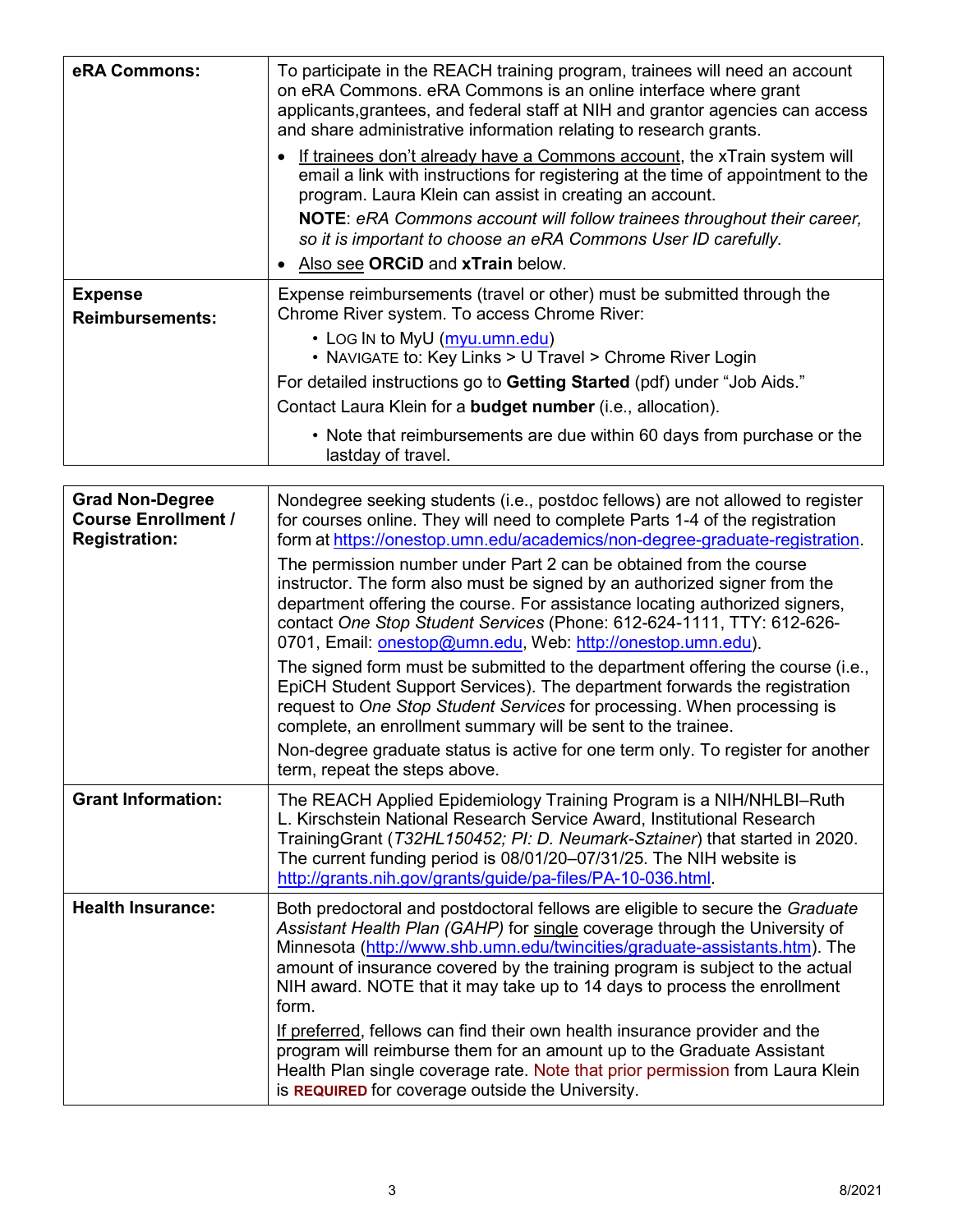| Housing:                                                                | • Relocation Assistance Program (RAP):<br>http://humanresources.umn.edu/find-job/rap [RAP includes Spouse/Partner<br>guidance in job searches.]<br>• UMN Housing & Residential Life: http://www.housing.umn.edu/                                                                                                                                                                                                                                                                                                                 |
|-------------------------------------------------------------------------|----------------------------------------------------------------------------------------------------------------------------------------------------------------------------------------------------------------------------------------------------------------------------------------------------------------------------------------------------------------------------------------------------------------------------------------------------------------------------------------------------------------------------------|
| <b>Income Tax Statement:</b>                                            | The University does not automatically generate a statement of annual income<br>for tax purposes due to trainees' nonemployee status. To request a statement,<br>trainees will need to contact Student Financials by calling 624-1111 or via<br>email at <b>onestop@umn.edu</b> .                                                                                                                                                                                                                                                 |
| <b>Evaluation and</b><br><b>Individual</b><br><b>Development Plans:</b> | Two types of evaluation activities will carried out: 1) trainees will develop an<br>Individual Development Plan (IDP) to guide their professional development<br>and evaluation; and 2) the overall REACH program will be evaluated to<br>guide ongoing improvements. Evaluation activities of the REACH program<br>will be coordinated by Dr. Nicole Larson and she will assist with any<br>questions regarding the process.                                                                                                    |
|                                                                         | Within the first three months of the fellowship: REACH trainees will<br>developan IDP in close consultation with their mentoring team.<br><b>Every six months: REACH trainees will meet with their mentoring team to</b><br>checkin, update their IDP as needed, and evaluate both the trainee and the<br>program. Information from trainees and mentors will be collected on the<br>trainee's performance review form. Forms will also be shared with the Program<br>Director who will read comments from trainees and mentors. |
|                                                                         | <b>On an annual basis:</b> Members of the Executive Committee will meet with<br>each trainee and, if possible, members of the mentoring team, to review and<br>discuss the trainee's progress.                                                                                                                                                                                                                                                                                                                                   |

| <b>Job Openings / Faculty:</b> | Postdocs can view job posting for faculty positions, industry positions, etc. by<br>going to the SPH job listing site at http://www.sph.umn.edu/careers/students/<br>and looking for the Job Postings link.                                                                                                                                                                                                                                                                                                                                                                                                                                                                                                                                                                                                                                                                                                                                                                                                                                                                                                      |
|--------------------------------|------------------------------------------------------------------------------------------------------------------------------------------------------------------------------------------------------------------------------------------------------------------------------------------------------------------------------------------------------------------------------------------------------------------------------------------------------------------------------------------------------------------------------------------------------------------------------------------------------------------------------------------------------------------------------------------------------------------------------------------------------------------------------------------------------------------------------------------------------------------------------------------------------------------------------------------------------------------------------------------------------------------------------------------------------------------------------------------------------------------|
| Job Title / Rank:              | <b>Predoc:</b> 9562-Graduate School Trainee (Academic/Nonemployee,<br>Student Insurance Eligible); UMN equivalent: 9545-Predoctoral Assistant<br>Postdoc: 9560-Postdoctoral Fellow (Academic/Nonemployee, Grad/Prof<br>Student); UMN equivalent: 9546-Postdoctoral Associate                                                                                                                                                                                                                                                                                                                                                                                                                                                                                                                                                                                                                                                                                                                                                                                                                                     |
| Leaves:                        | <b>NIH Policy:</b> NIH policy on leaves can be found in section 11.3.16.1 of http://<br>$\bullet$<br>grants.nih.gov/grants/policy/nihgps 2011/nihgps ch11.htm# Leave 1 or<br>http://grants.nih.gov/grants/policy/nihgps/nihgps.pdf<br>• Vacations & Holidays: Trainees may receive the same vacations and<br>holidays available to individuals in "comparable training positions" at the<br>grantee organization. See policy.umn.edu/hr/academicvacation-proc01<br>(postdocs) and policy.umn.edu/hr/gradstudentemployment<br>(pre-docs)<br>Parental Leave Policy: http://grants.nih.gov/grants/guide/notice-files/NOT-<br>OD-16-105.html<br>• Semester Breaks: The period between semesters during winter and<br>summer is an active time of research training and <b>IS NOT</b> considered to be a<br>vacation or holiday. Fellowships are considered full-time positions, normally<br>defined as 40 hr/wk per NIH policy.<br>• Extended/Unpaid Leaves: REQUIRES PRE-APPROVAL-contact Laura Klein.<br>• Class/Course Policies: Absences from classes are subject to the<br>discretion of the course instructor. |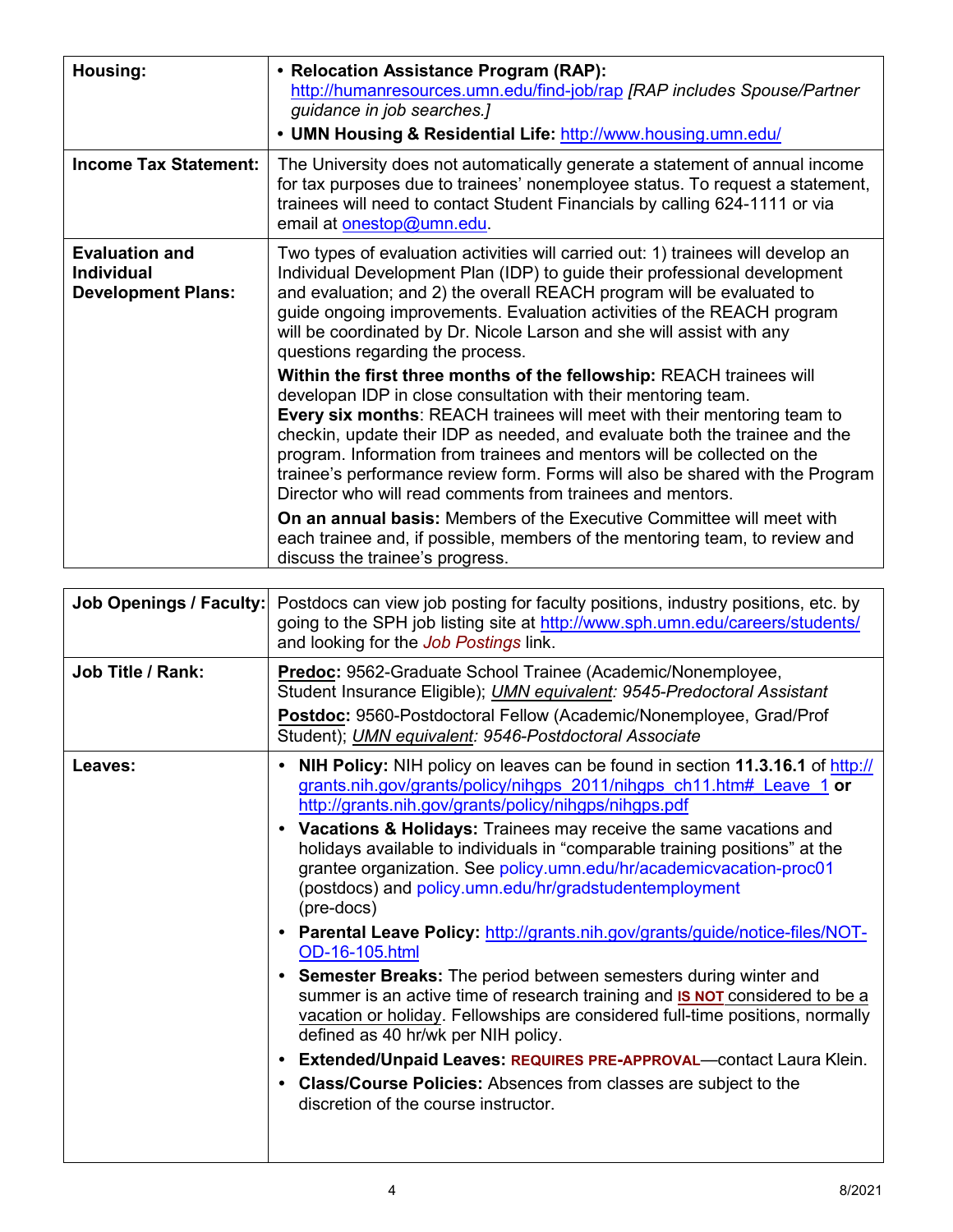| <b>Manuscripts:</b>         | Trainees are REQUIRED to submit manuscripts for publication in peer-reviewed<br>journals. The REACH Training Program is highly integrated with the Eating.<br>Activity, and Weight-Related Problems across the Life Course in Diverse<br>Populations study (PI: Dr. Dianne Neumark-Sztainer R35HL139853) and thus<br>it is strongly encouraged that trainees first-author at least one manuscript using<br>data from this research program. Having papers published in peer-reviewed<br>scientific journals is key to career success and is a major part of the training<br>program. The following expectations should be viewed as absolute minimal<br>expectations:                                                                                                                                                                                                                                                                                    |
|-----------------------------|----------------------------------------------------------------------------------------------------------------------------------------------------------------------------------------------------------------------------------------------------------------------------------------------------------------------------------------------------------------------------------------------------------------------------------------------------------------------------------------------------------------------------------------------------------------------------------------------------------------------------------------------------------------------------------------------------------------------------------------------------------------------------------------------------------------------------------------------------------------------------------------------------------------------------------------------------------|
|                             | • Predocs will be expected to complete at least one first-authored paper per<br>year. Additionally, co-authored papers are strongly encouraged.<br>• Postdocs will be expected to complete at least four peer-reviewed papers<br>per year, with at least two or more first-authored publications per year.<br>All trainee publications are REQUIRED to include an "Acknowledgement" of the                                                                                                                                                                                                                                                                                                                                                                                                                                                                                                                                                               |
|                             | REACH Training Program-see Acknowledgement above<br>All trainees are REQUIRED to ensure that their publications conform to the NIH<br>Public Access Policy (see Public Access Requirement (PMCIDs) below).<br>Publications not in compliance with the Public Access Policy (i.e., lacking                                                                                                                                                                                                                                                                                                                                                                                                                                                                                                                                                                                                                                                                |
|                             | PMCIDs or NIHMS#s) will not receive credit on annual performance reviews.                                                                                                                                                                                                                                                                                                                                                                                                                                                                                                                                                                                                                                                                                                                                                                                                                                                                                |
| <b>Manuscript Review:</b>   | In addition to writing manuscripts, mentors should include fellows in reviewing<br>an article for publication in a peer-reviewed journal (co-review). Trainees<br>should also get involved in conducting their own reviews as their skills<br>progress.                                                                                                                                                                                                                                                                                                                                                                                                                                                                                                                                                                                                                                                                                                  |
| <b>Mentors:</b>             | Mentors are chosen from the REACH Program Faculty (see listing at<br>https://z.umn.edu/REACHT32). More specifically, the REACH Program<br>Director, in conjunction with the Executive Committee, will assign trainees to a<br>primary mentor prior to beginning the program. This selection will be based<br>upon mentor and trainee research interests, availability of relevant research<br>studies for the trainee to work on, willingness and time of the mentor to<br>commit to training, and expressed preferences of the trainee. Trainees may<br>request a different primary mentor at any time and the request will be<br>reviewed by the Program Director. In addition, trainees will be encouraged to<br>meet with other REACH program faculty as they begin their training period<br>and will select 1-2 additional co-mentors to form a mentoring team. The<br>Executive Committee will review all mentoring teams prior to final approval. |
| <b>Office Space:</b>        | Public health conditions will be closely monitored to guide decisions regarding<br>the provision of office space and the format of meetings. When conditions are<br>safe for mentoring faculty and trainees, pre-doctoral and post-doctoral trainees<br>will be provided with office space in Division of Epidemiology and Community<br>Health (1300 South Second St, Suite 300, Minneapolis, MN 55431).                                                                                                                                                                                                                                                                                                                                                                                                                                                                                                                                                 |
| <b>ORCID:</b>               | An ORCiD (Open Researcher and Contributor iD) is REQUIRED for all<br>appointees on NIH Institutional training grants. An ORCiD is a lifelong digital<br>name for an individual researcher that consists of a persistent, unique,<br>numeric identifier.                                                                                                                                                                                                                                                                                                                                                                                                                                                                                                                                                                                                                                                                                                  |
|                             | Information and Details: https://www.lib.umn.edu/researchsupport/orcid<br>$\bullet$                                                                                                                                                                                                                                                                                                                                                                                                                                                                                                                                                                                                                                                                                                                                                                                                                                                                      |
|                             | Video: https://vimeo.com/orcidvideos<br>Registration: https://orcid.org/register                                                                                                                                                                                                                                                                                                                                                                                                                                                                                                                                                                                                                                                                                                                                                                                                                                                                         |
|                             | Also see <b>eRA Commons</b> above.<br>$\bullet$                                                                                                                                                                                                                                                                                                                                                                                                                                                                                                                                                                                                                                                                                                                                                                                                                                                                                                          |
| <b>Payback Requirement:</b> | There is a potential payback requirement for postdocs who take non-research<br>positions prior to the end of two years.                                                                                                                                                                                                                                                                                                                                                                                                                                                                                                                                                                                                                                                                                                                                                                                                                                  |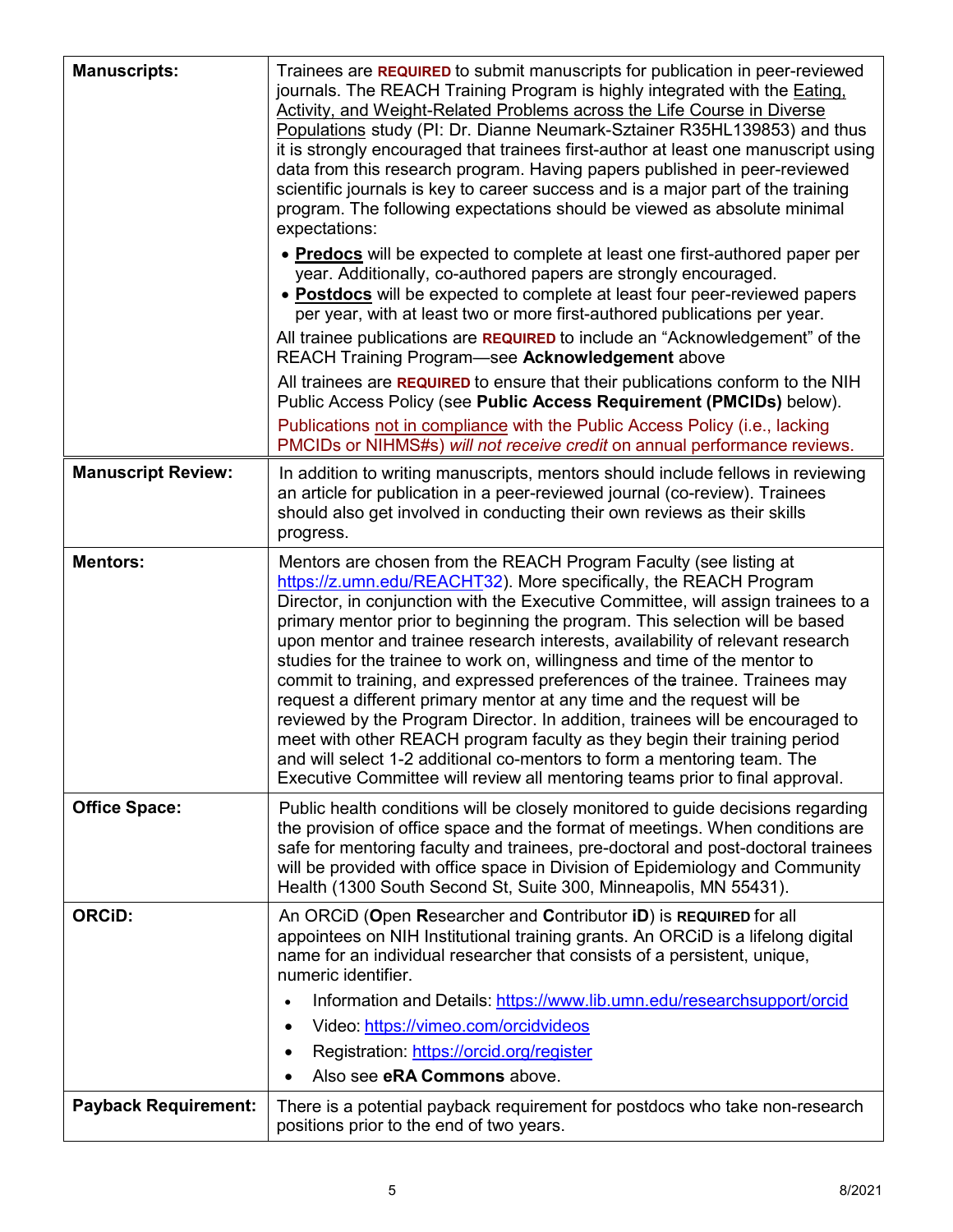| <b>Policies / Kirschstein</b><br><b>NRSA:</b>        | For details and specifics on all training grant policies, e.g., degree<br>requirements, citizenship, stipend levels, travel, health insurance, leaves, etc.,<br>go to http://grants.nih.gov/grants/policy/nihgps 2011/nihgps ch11.htm                                                                                                                                                                                                        |
|------------------------------------------------------|----------------------------------------------------------------------------------------------------------------------------------------------------------------------------------------------------------------------------------------------------------------------------------------------------------------------------------------------------------------------------------------------------------------------------------------------|
| <b>Postdoc Meetings:</b>                             | University-wide: The University of Minnesota Postdoctoral Association (UMN<br>PDA) sponsors meetings for postdoctoral fellows, postdoctoral associates, and<br>research associates to facilitate the long-term success of this employee group.<br>For information, go to https://pda.umn.edu.                                                                                                                                                |
| <b>Program Faculty:</b>                              | For a listing of REACH program faculty, go to the REACH<br>website at https://z.umn.edu/REACHT32.                                                                                                                                                                                                                                                                                                                                            |
| <b>Public Access</b><br><b>Requirement (PMCIDs):</b> | The NIH Public Access Policy applies to all peer-reviewed articles that arise, in<br>whole or in part, from direct costs funded by NIH, or from NIH staff, that are<br>accepted for publication on or after April 7, 2008. For REACH trainees to get<br>credit for publications on their annual performance reviews, all articles (first-<br>authored or co-authored) are REQUIRED to be in compliance with the NIH<br>Public Access Policy. |
|                                                      | NIH Policy: http://grants.nih.gov/grants/guide/notice-files/NOT-OD-08-<br>033.html<br>How to Comply: http://publicaccess.nih.gov/                                                                                                                                                                                                                                                                                                            |
|                                                      | PubMed Central (PMC): http://www.ncbi.nlm.nih.gov/pmc/(NOTE:<br><b>PMCIDs are different from PMIDs)</b>                                                                                                                                                                                                                                                                                                                                      |

| <b>Public Presentation:</b>                       | REACH trainees are REQUIRED to present research results in a public format.<br><b>Predocs and Postdocs</b> will be expected to present as part of a scientific<br>meeting or to professional colleagues at least once per year. At least once<br>during the traineeship, predocs and postdocs will also be required to translate<br>research findings for broad dissemination and share with the media, policy<br>makers, or community members.                                                                                                                                                                                                                                                                                                                                                                                                                                                                                                                                                                               |
|---------------------------------------------------|-------------------------------------------------------------------------------------------------------------------------------------------------------------------------------------------------------------------------------------------------------------------------------------------------------------------------------------------------------------------------------------------------------------------------------------------------------------------------------------------------------------------------------------------------------------------------------------------------------------------------------------------------------------------------------------------------------------------------------------------------------------------------------------------------------------------------------------------------------------------------------------------------------------------------------------------------------------------------------------------------------------------------------|
| <b>Research Education</b><br><b>Requirements:</b> | REACH trainees must fulfill the following training REQUIREMENTS through<br>the Office of the Vice President for Research (see Research Education &<br>Oversight at http://research.umn.edu/reo/education/index.html). Questions<br>regarding this training should be directed to Nicole Larson.<br><b>Responsible Conduct of Research (RCR) Core Curriculum:</b><br>$\bullet$<br>http://research.umn.edu/reo/education/core.html<br><b>Collaborative Institutional Training Initiative (CITI) Basic Course (if</b><br>$\blacksquare$<br>relevant to trainee's research area): https://www.citiprogram.org<br><b>Conflicts of Interest: An Overview:</b><br>http://www.compliance.umn.edu/conflictHome.htm<br><b>Continuing Education Courses</b> on the following topics if relevant to your<br>$\blacksquare$<br>research:<br><b>Humans in Research</b><br>http://www.research.umn.edu/irb/training.html<br>http://www.research.umn.edu/irb/basic.html<br><b>Environmental Health and Safety:</b><br>http://www.dehs.umn.edu |
|                                                   | In addition, REACH fellows will complete additional training in responsible<br>conduct of research through formal coursework, seminars through UMN's<br>Leadership Education in Adolescent Health training program<br>(https://med.umn.edu/pediatrics/education/fellowships/adolescent-health-<br>and-primary-care-research-fellowships), and training program discussion<br>groups. Predoctoral trainees will be required to complete the didactic<br>courses "Ethics in Public Health: Research and Policy" and "Writing                                                                                                                                                                                                                                                                                                                                                                                                                                                                                                    |